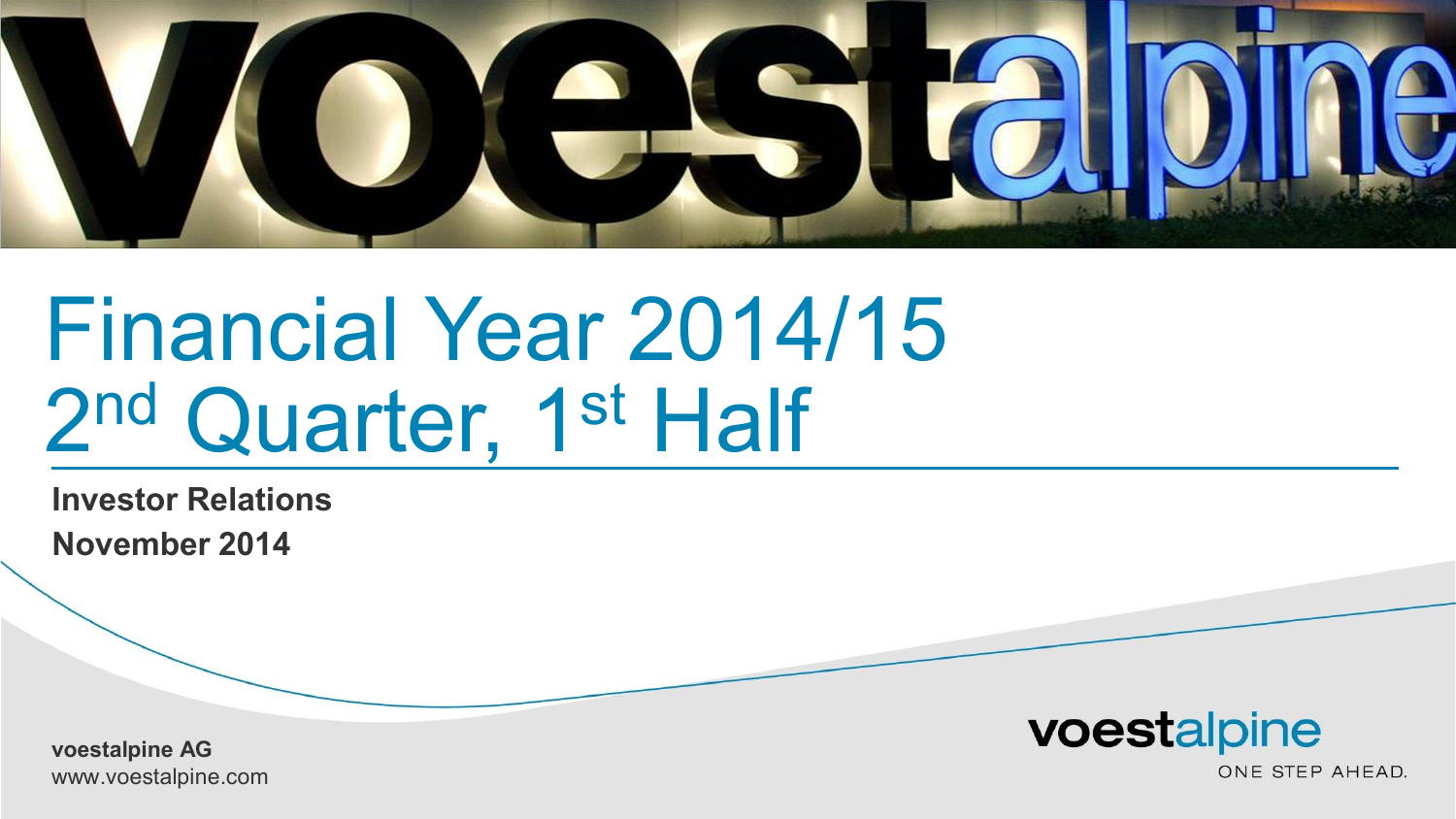# voestalpine Group

### **Overview**

### **From a steel producer to a technology and industrial goods corporation**

- High-tech steel is the base of voestalpine, but 15 years of downstream strategy have converted the group from a steelmaker to a technology and industrial goods corporation
- The combination of metallurgical know-how in steel making and top processing expertise leads to innovative technical solutions and new products
- Long-term relationships with customers, suppliers and R&D-institutions as key drivers for innovation
- Sustainable leading position with regards to its specific markets as well as quality, technology and financial performance

### **Number 3 in Europe by revenue and market cap**

**voestalpine AG**

November 2014







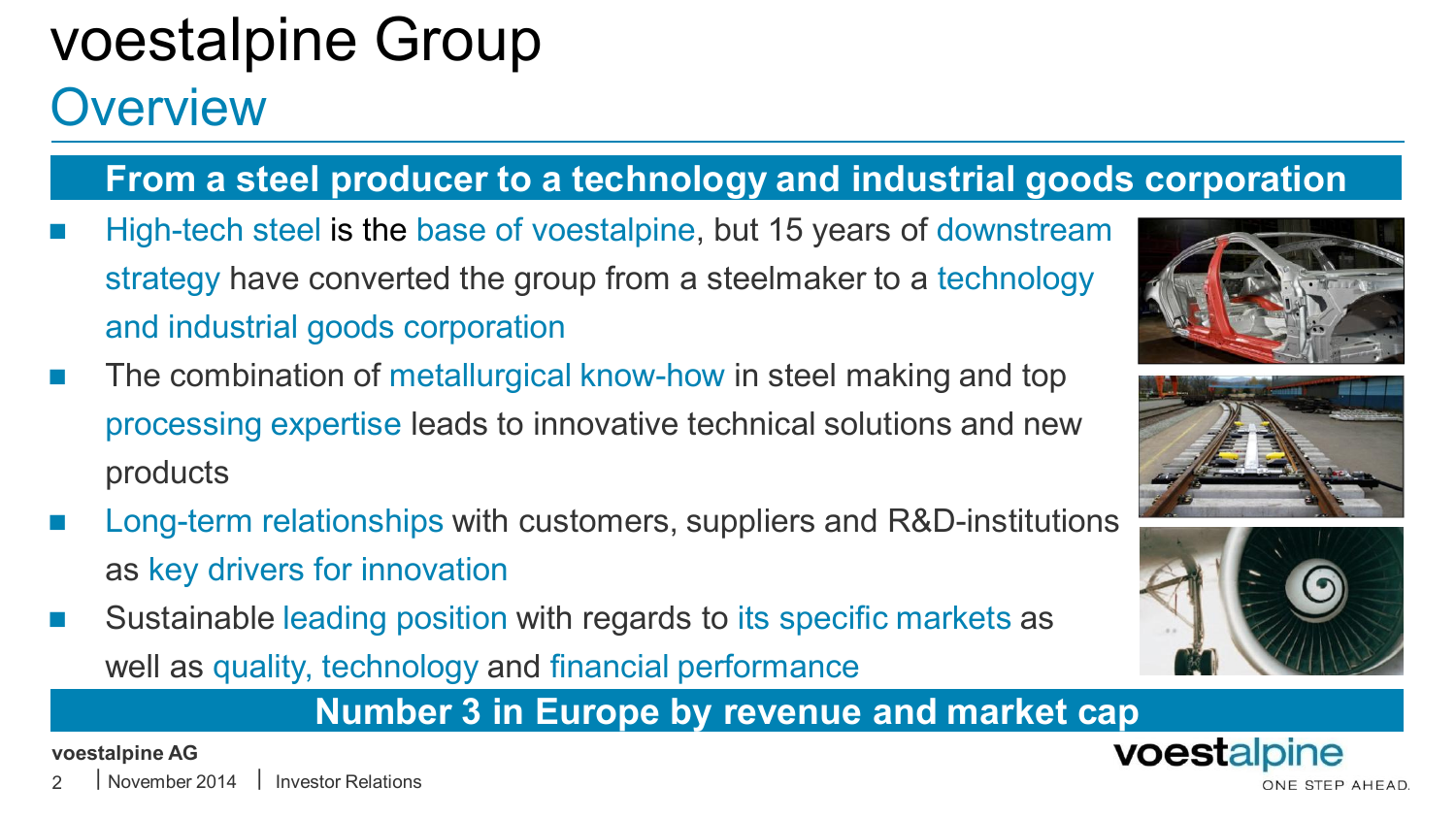## voestalpine Group Global footprint



#### **Revenue by regions (Financial year 2013/14)**



#### **Revenue by industries (Financial year 2013/14)**



voestalpine

### **voestalpine AG**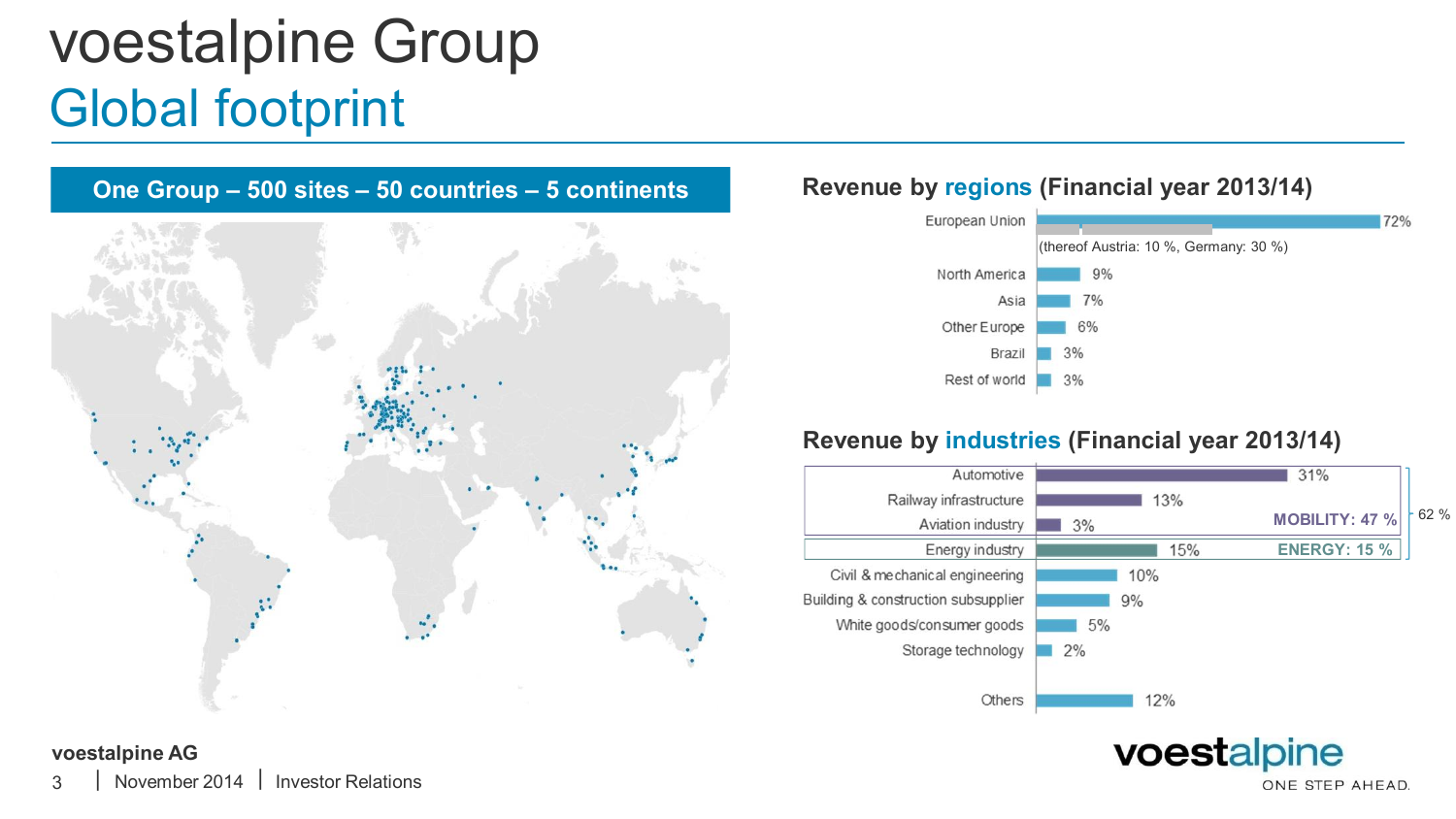### voestalpine Group Business development H1 2014/15



| П                           | Uneven development of global business conditions |                                                                              |  |  |  |  |  |  |  |  |  |  |
|-----------------------------|--------------------------------------------------|------------------------------------------------------------------------------|--|--|--|--|--|--|--|--|--|--|
|                             | <b>COL</b>                                       | Growth in Europe losing momentum in the course of H1 2014/15                 |  |  |  |  |  |  |  |  |  |  |
|                             | П                                                | Continuation of robust growth in North America                               |  |  |  |  |  |  |  |  |  |  |
|                             | m.                                               | Brazil hampered by excessive government regulations                          |  |  |  |  |  |  |  |  |  |  |
|                             | <b>COL</b>                                       | China with stable economic performance since spring 2014                     |  |  |  |  |  |  |  |  |  |  |
| $\mathcal{L}_{\mathcal{A}}$ |                                                  | Earnings in Q2 2014/15 affected by one-offs (Metal Forming Division)         |  |  |  |  |  |  |  |  |  |  |
| $\mathcal{L}_{\mathcal{A}}$ |                                                  | Adjusted for one-off effects Group-earnings in H1 2014/15 slightly           |  |  |  |  |  |  |  |  |  |  |
|                             |                                                  | above last year's level                                                      |  |  |  |  |  |  |  |  |  |  |
|                             | П                                                | "Clean" EBIT of 400 €m in H1 2014/15 (396 €m in H1 2013/14)                  |  |  |  |  |  |  |  |  |  |  |
|                             | <b>In</b>                                        | "Clean" EBITDA of 690 €m (680 €m in H1 2013/14)                              |  |  |  |  |  |  |  |  |  |  |
|                             | a.                                               | Improved financial result and lower tax rate leading to significantly higher |  |  |  |  |  |  |  |  |  |  |
|                             |                                                  | net profit, even after consideration of adjustments                          |  |  |  |  |  |  |  |  |  |  |
|                             | o,                                               | Gearing ratio up to 58.8% from 46.0% end of FY 2013/14 due to dividend       |  |  |  |  |  |  |  |  |  |  |
|                             |                                                  | payment and redemption of Hybrid 2007                                        |  |  |  |  |  |  |  |  |  |  |

Start of construction phase of HBI project in Texas in July

#### **voestalpine AG**

| €m            | Q1      | Q <sub>2</sub> | H <sub>1</sub> | $H1*$   | <b>Delta</b> |
|---------------|---------|----------------|----------------|---------|--------------|
|               | 2014/15 | 2014/15        | 2014/15        | 2013/14 | in $%$       |
| <b>Sales</b>  | 2,827   | 2,734          | 5,561          | 5,643   | $-1.5$       |
| <b>EBITDA</b> | 364     | 393            | 757            | 680     | $+11.2$      |
| EBITDA-%      | 12.9%   | 14.4%          | 13.6%          | 12.1%   |              |
| EBIT          | 218     | 226            | 445            | 396     | $+12.2$      |
| EBIT-%        | 7.7%    | 8.3%           | 8.0%           | 7.0%    |              |

\* Business year 2013/14 retroactively adjusted due to the application of IFRS 11 "Joint Arrangements" and due to the change of accounting method concerning results of entities consolidated according to the equity method (formerly reported as part of financial result, from April 1, 2014 onwards reported as part of EBIT).

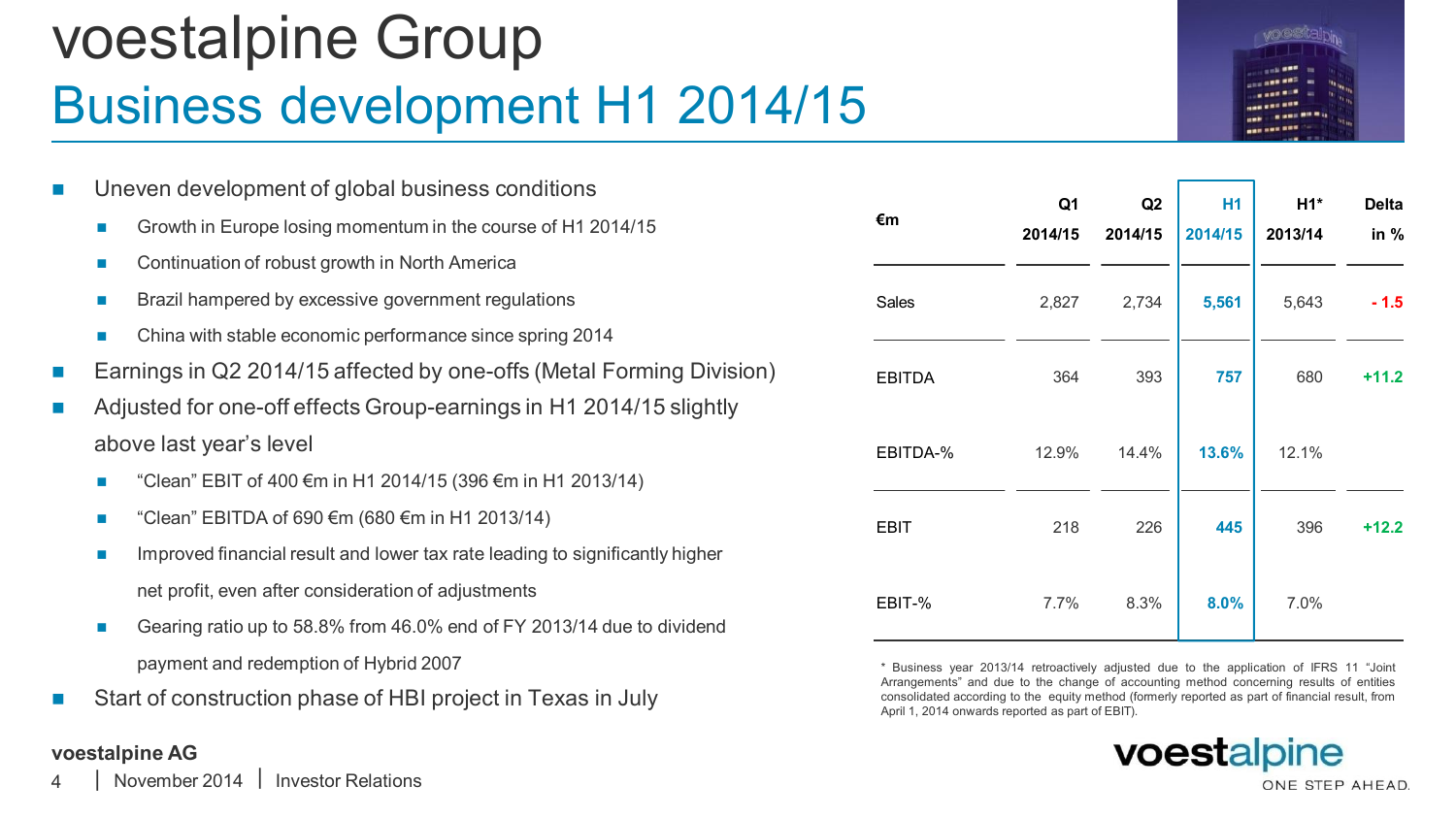### Steel Division Business development H1 2014/15



**Delta in %**

|                                                                 | Recovery once more postponed in European steel sector                      |               | Q <sub>1</sub> | Q2      | <b>H1</b> | $H1*$   | <b>Delta</b> |
|-----------------------------------------------------------------|----------------------------------------------------------------------------|---------------|----------------|---------|-----------|---------|--------------|
| <b>College</b>                                                  | Steel production losing steam after summer                                 | €m            | 2014/15        | 2014/15 | 2014/15   | 2013/14 | in $%$       |
| <b>COL</b>                                                      | Despite further downswing of raw material prices - iron ore hit five-years |               | 975            |         |           |         |              |
|                                                                 | low – no steel price recovery                                              | Sales         |                | 929     | 1,904     | 1,928   | $-1.3$       |
| Profitability of Steel Division improving compared to last year |                                                                            | <b>EBITDA</b> | 114            | 97      | 211       | 201     | $+5.2$       |
| $\mathcal{L}_{\mathcal{A}}$                                     | Automotive industry as backbone of solid demand situation                  |               |                |         |           |         |              |
| <b>College</b>                                                  | Recovery of big tubes market (oil/gas) – new pipeline projects started     | EBITDA-%      | 11.7%          | 10.4%   | 11.1%     | 10.4%   |              |
| <b>College</b>                                                  | Stable order intake in consumer goods industry                             |               |                |         |           |         |              |
| <b>COL</b>                                                      | Building and construction sector with weaker demand since summer           | <b>EBIT</b>   | 57             | 38      | 95        | 88      | $+8.7$       |
|                                                                 |                                                                            |               |                |         |           |         |              |

Receding order intake in machine building industry

\* Business year 2013/14 retroactively adjusted due to the application of IFRS 11 "Joint Arrangements" and due to the change of accounting method concerning results of entities consolidated according to the equity method (formerly reported as part of financial result, from April 1, 2014 onwards reported as part of EBIT). EBIT-% 5.8% 4.1% **5.0%** 4.5%



#### **voestalpine AG**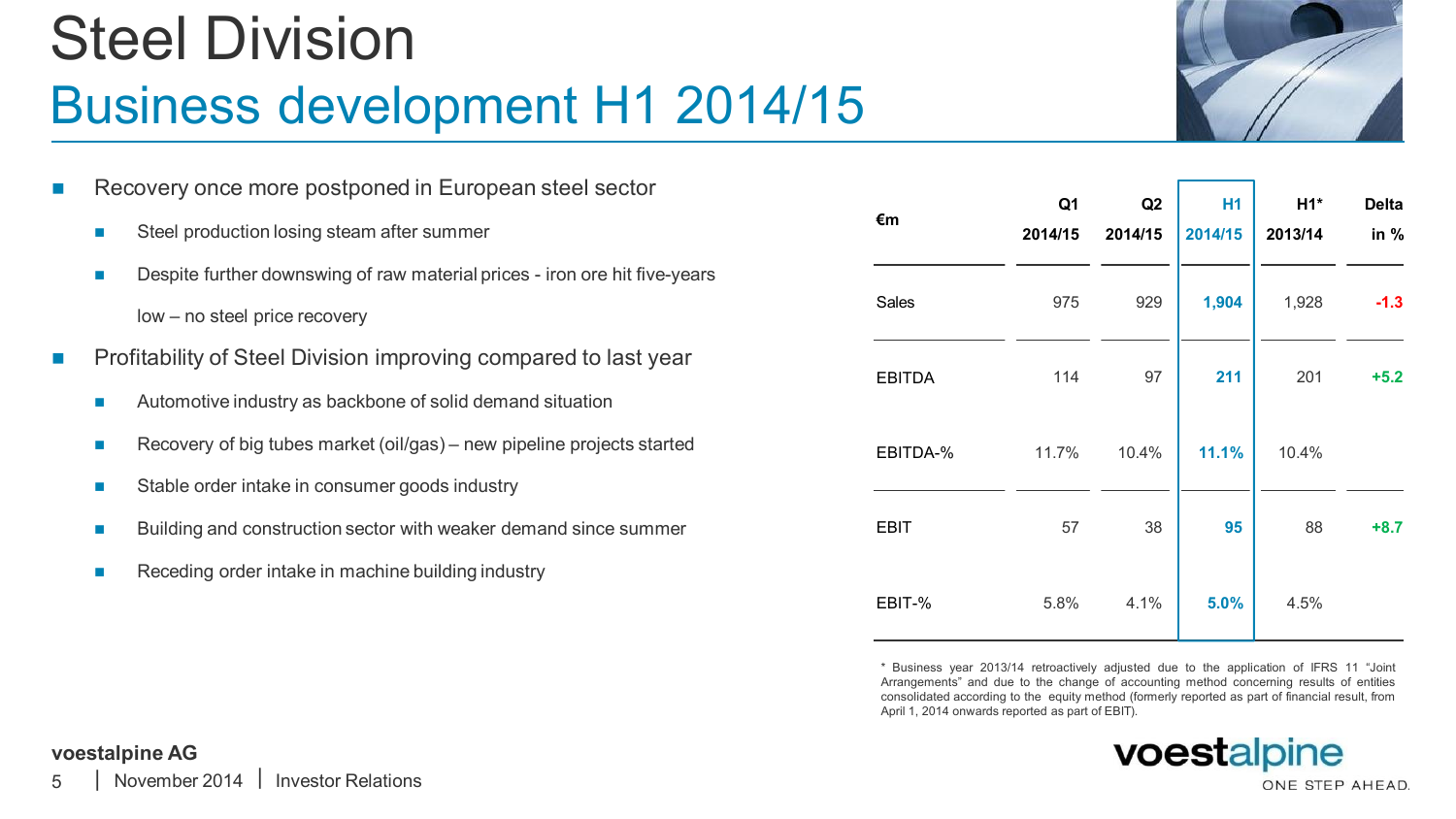### Special Steel Division Business development H1 2014/15



|   | Business environment overall stabilizing                                             |               | Q <sub>1</sub> | Q2      | H1      | $H1*$   | <b>Delta</b> |
|---|--------------------------------------------------------------------------------------|---------------|----------------|---------|---------|---------|--------------|
|   | Overall stabilizing price level due to improving utilization rates and<br><b>COL</b> | €m            | 2014/15        | 2014/15 | 2014/15 | 2013/14 | in $%$       |
|   | rising prices for alloys                                                             |               |                |         |         |         |              |
|   | Solid economic sentiment in the US<br><b>COL</b>                                     | Sales         | 676            | 675     | 1,350   | 1,326   | $+1.8$       |
|   | Development in China robust<br><b>COL</b>                                            | <b>EBITDA</b> | 96             | 87      | 183     | 176     | $+4.0$       |
|   | Europe and Brazil lagging behind other markets<br><b>In</b>                          |               |                |         |         |         |              |
|   | Automotive and consumer goods industries supporting solid demand                     | EBITDA-%      | 14.2%          | 12.9%   | 13.6%   | 13.3%   |              |
|   | for tool steel                                                                       |               |                |         |         |         |              |
| П | Premium materials benefiting from strong performance of aviation                     | <b>EBIT</b>   | 61             | 53      | 114     | 110     | $+4.1$       |
|   | sector and oil & gas exploration                                                     |               |                |         |         |         |              |
|   | Still dampened investment activities in energy machine building                      | EBIT-%        | 9.1%           | 7.9%    | 8.5%    | 8.3%    |              |

Continuous expansion in Value-Added-Services securing leading global position

#### **voestalpine AG**

\* Business year 2013/14 retroactively adjusted due to the application of IFRS 11 "Joint Arrangements" and due to the change of accounting method concerning results of entities consolidated according to the equity method (formerly reported as part of financial result, from April 1, 2014 onwards reported as part of EBIT).

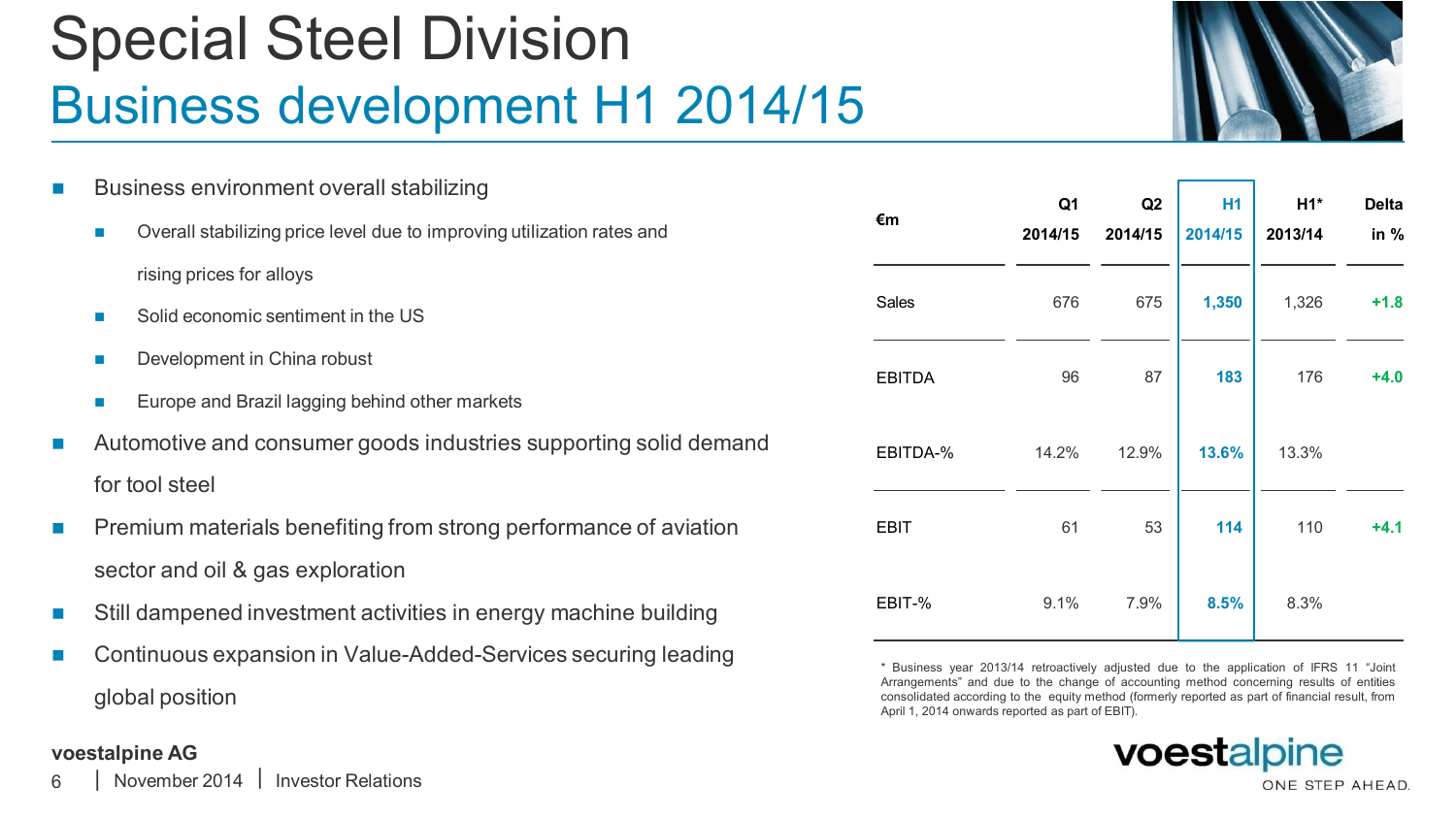# Metal Engineering Division Business development H1 2014/15

- Outstanding performance prolonged
- Return of European infrastructure projects recently bolstering demand in Rail Technology business
- n Ongoing strong momentum globally in Turnout Systems business
- Automotive industry as driving force for solid performance of Wire Technology business
- n Ongoing very satisfactory development in Seamless Tubes business, with so far no negative effect of declining oil price on the demand
- Stable development of Welding Consumables business



| €m            | Q1<br>2014/15 | Q <sub>2</sub><br>2014/15 | <b>H1</b><br>2014/15 | H1*<br>2013/14 | <b>Delta</b><br>in % |
|---------------|---------------|---------------------------|----------------------|----------------|----------------------|
| Sales         | 679           | 651                       | 1,330                | 1,412          | $-5.8$               |
| <b>EBITDA</b> | 107           | 97                        | 204                  | 218            | $-6.4$               |
| EBITDA-%      | 15.7%         | 14.9%                     | 15.3%                | 15.4%          |                      |
| <b>EBIT</b>   | 80            | 69                        | 149                  | 162            | $-7.8$               |
| EBIT-%        | 11.7%         | 10.7%                     | 11.2%                | 11.4%          |                      |

\* Business year 2013/14 retroactively adjusted due to the application of IFRS 11 "Joint Arrangements" and due to the change of accounting method concerning results of entities consolidated according to the equity method (formerly reported as part of financial result, from April 1, 2014 onwards reported as part of EBIT).



#### **voestalpine AG**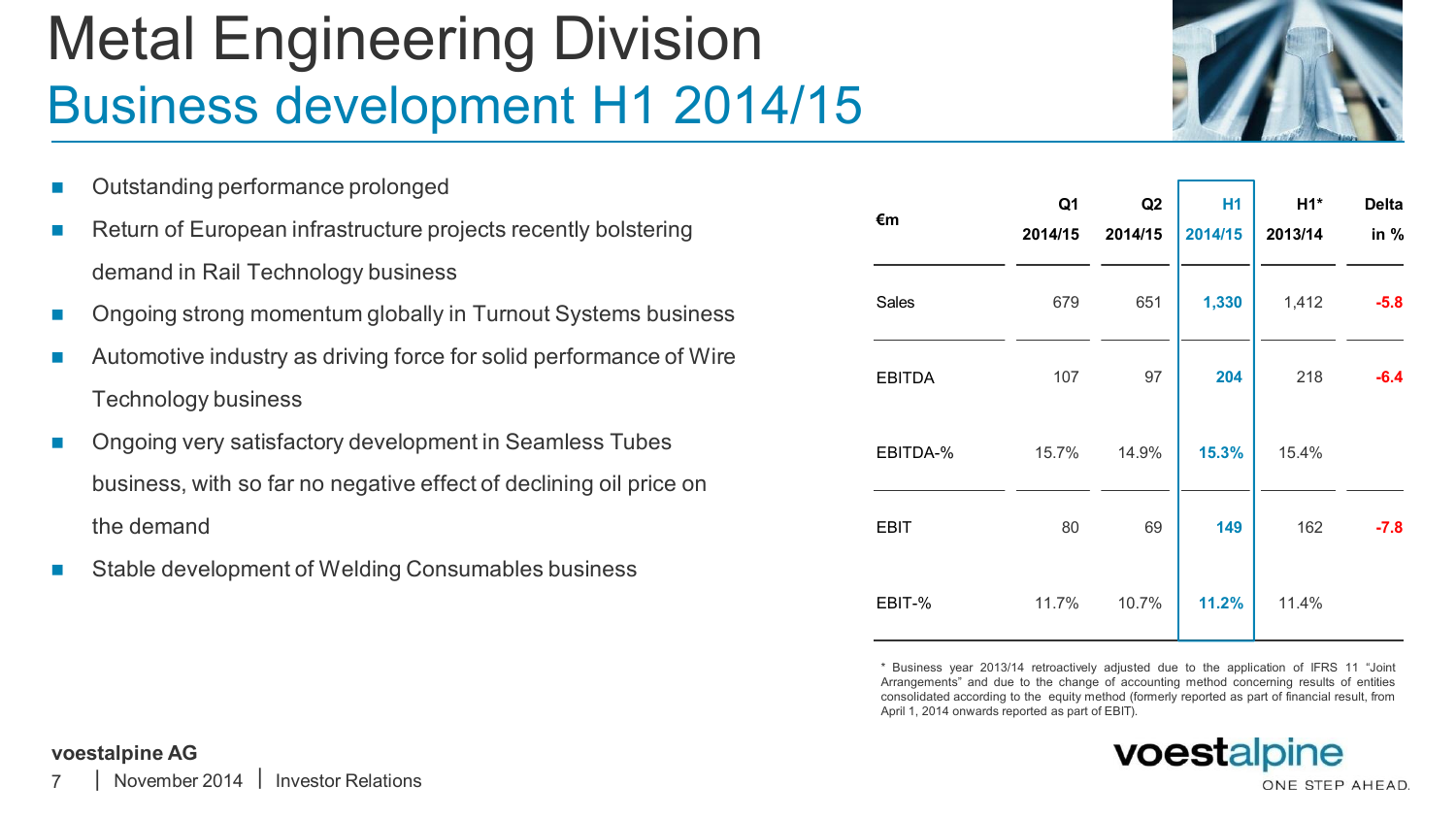### Metal Forming Division Business development H1 2014/15

- Earnings in Q2 2014/15 affected by one-offs Portfolio optimization (sale of Flamco-Group and Plastics Components business) Impairment of minor non-core assets and revaluation of Dutch pension obligations Overall impact on EBIT +45 €m / EBITDA +67 €m Solid performance of Automotive Body Parts business Unchanged strong exports of premium brands New car models supporting recovery of volume producers Tubes & Sections business showing regional differences Germany, France and Brazil with fading momentum UK- and US-market on solid levels Increasing price pressure in Precision Strip business as consequence of new capacities from Asia
- Strong order backlog in Warehouse & Rack Solutions business

#### **voestalpine AG**



| €m            | Q1      | Q <sub>2</sub> | H <sub>1</sub> | $H1*$   | <b>Delta</b> |  |
|---------------|---------|----------------|----------------|---------|--------------|--|
|               | 2014/15 | 2014/15        | 2014/15        | 2013/14 | in %         |  |
| Sales         | 602     | 579            | 1,181          | 1,166   | $+1.3$       |  |
| <b>EBITDA</b> | 69      | 130            | 199            | 130     | $+53.2$      |  |
| EBITDA-%      | 11.5%   | 22.4%          | 16.8%          | 11.1%   |              |  |
| <b>EBIT</b>   | 45      | 85             | 130            | 85      | $+52.9$      |  |
| EBIT-%        | 7.4%    | 14.7%          | 11.0%          | 7.3%    |              |  |

\* Business year 2013/14 retroactively adjusted due to the application of IFRS 11 "Joint Arrangements" and due to the change of accounting method concerning results of entities consolidated according to the equity method (formerly reported as part of financial result, from April 1, 2014 onwards reported as part of EBIT).

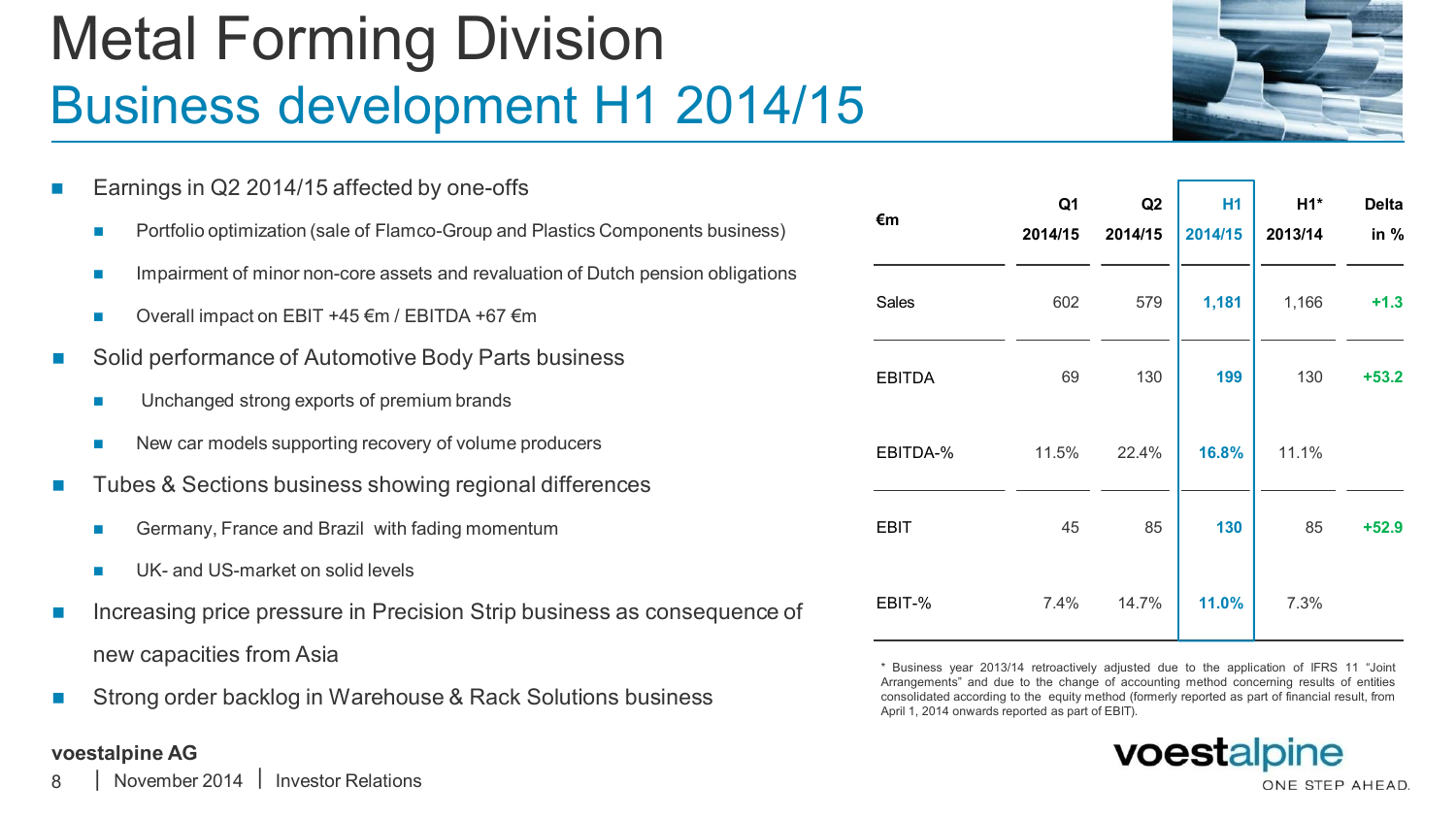

# Financial overview

voestalpine

**voestalpine AG voestalpine AG** www.voestalpine.com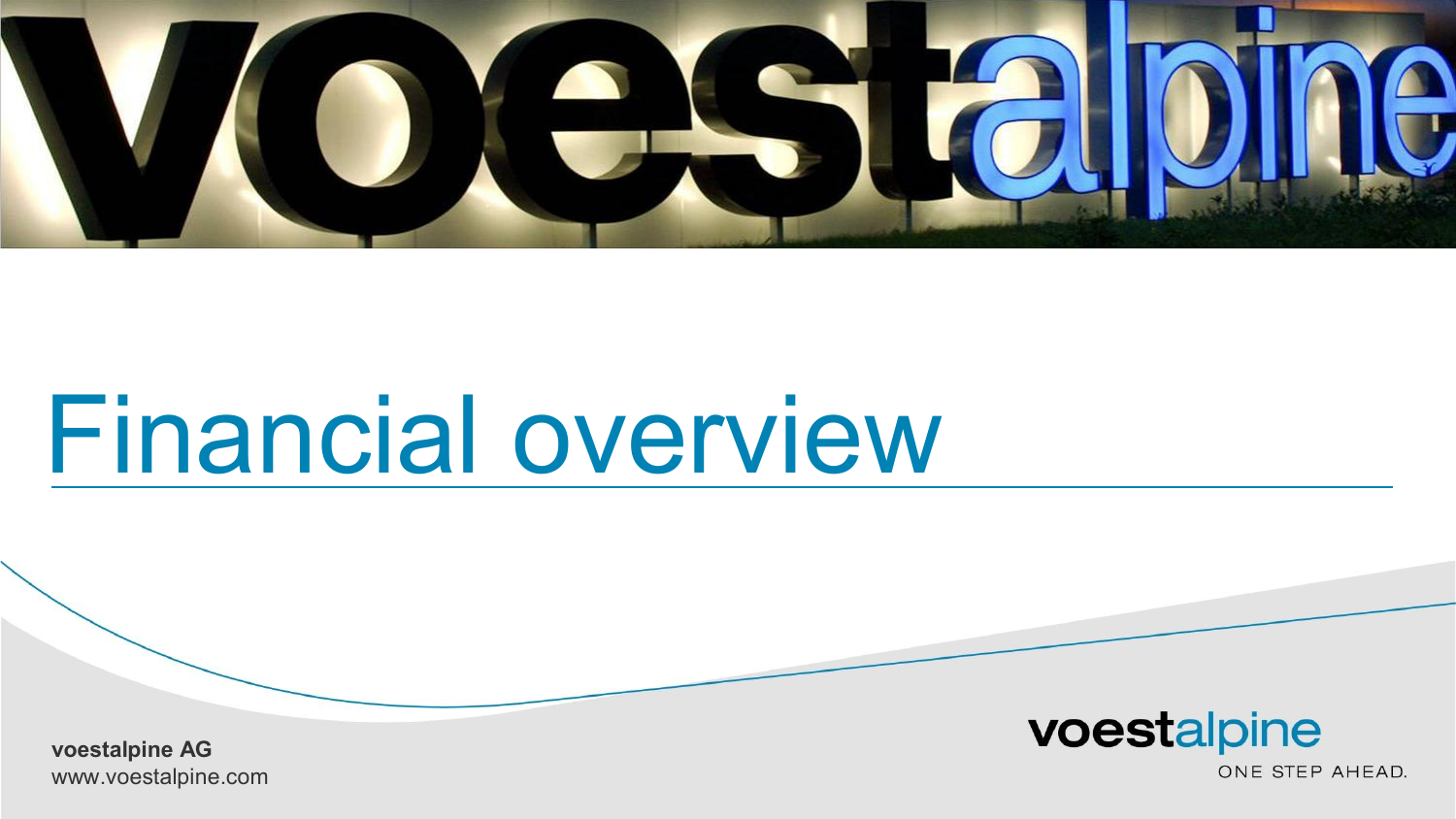### voestalpine Group Consolidated overview

|                    |       | H1 2013/14*<br>$01.04. - 30.09.2013$ |       | H1 2014/15<br>$01.04. - 30.09.2014$ |         |       | excluding one-offs<br>H1 2014/15<br>01.04. - 30.09.2014 |                                      |
|--------------------|-------|--------------------------------------|-------|-------------------------------------|---------|-------|---------------------------------------------------------|--------------------------------------|
|                    | €m    | % of Sales                           | €m    | % of Sales                          | Delta   | €m    | % of Sales                                              |                                      |
| <b>Sales</b>       | 5,643 |                                      | 5,561 |                                     | $-1.5$  | 5,561 |                                                         |                                      |
| <b>EBITDA</b>      | 680   | 12.1                                 | 757   | 13.6                                | $+11.2$ | 690   | 12.4%                                                   |                                      |
| <b>EBIT</b>        | 396   | 7.0                                  | 445   | 8.0                                 | $+12.2$ | 400   | 7.2%                                                    |                                      |
| EBT                | 312   | 5.5                                  | 392   | 7.0                                 | $+25.5$ | 347   |                                                         |                                      |
| Net profit         | 238   | 4.2                                  | 324   | 5.8                                 | $+35.9$ | 281   |                                                         |                                      |
| EPS**              | 1.15  |                                      | 1.65  |                                     | $+43,5$ | 1.40  |                                                         | Based on average<br>number of shares |
| Investments***     | 430   | 7.6                                  | 427   | 7.7                                 | $-0.7$  |       |                                                         | ***<br>Fixed assets and              |
| Equity             | 5,062 |                                      | 4,932 |                                     | $-2.6$  |       |                                                         | acquisitions                         |
| Net financial debt | 2,368 |                                      | 2,899 |                                     | $+22.4$ |       |                                                         |                                      |
| Gearing            | 46.8% |                                      | 58.8% |                                     |         |       |                                                         |                                      |

#### **voestalpine AG**

10 | November 2014 | Investor Relations \* Business year 2013/14 retroactively adjusted due to the application of IFRS 11 "Joint Arrangements" and due to the change of accounting method concerning results of entities consolidated according to the equity method (formerly reported as part of financial result, from April 1, 2014 onwards reported as part of EBIT).

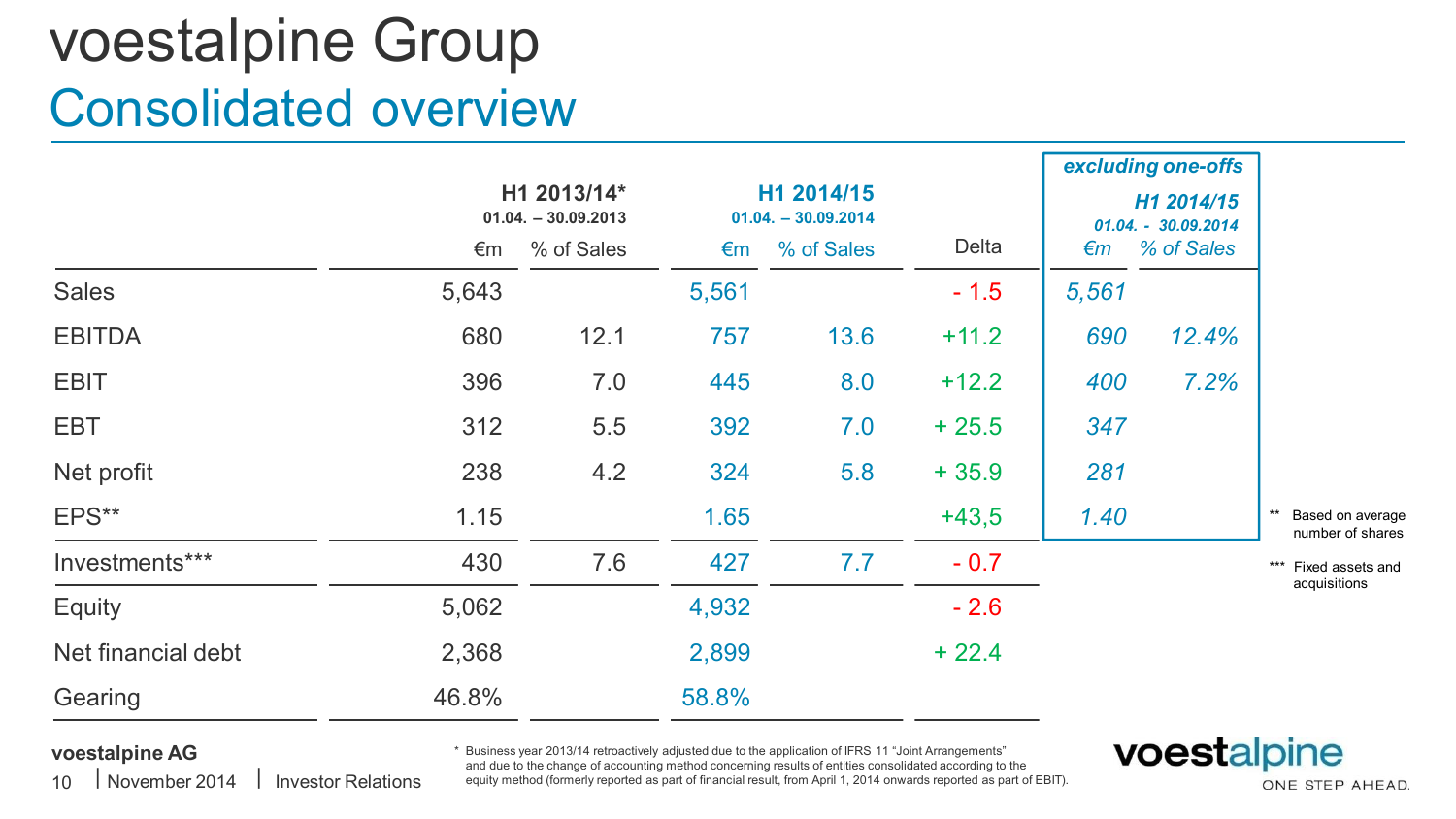# voestalpine Group Development EBIT



voestalpine ONE STEP AHEAD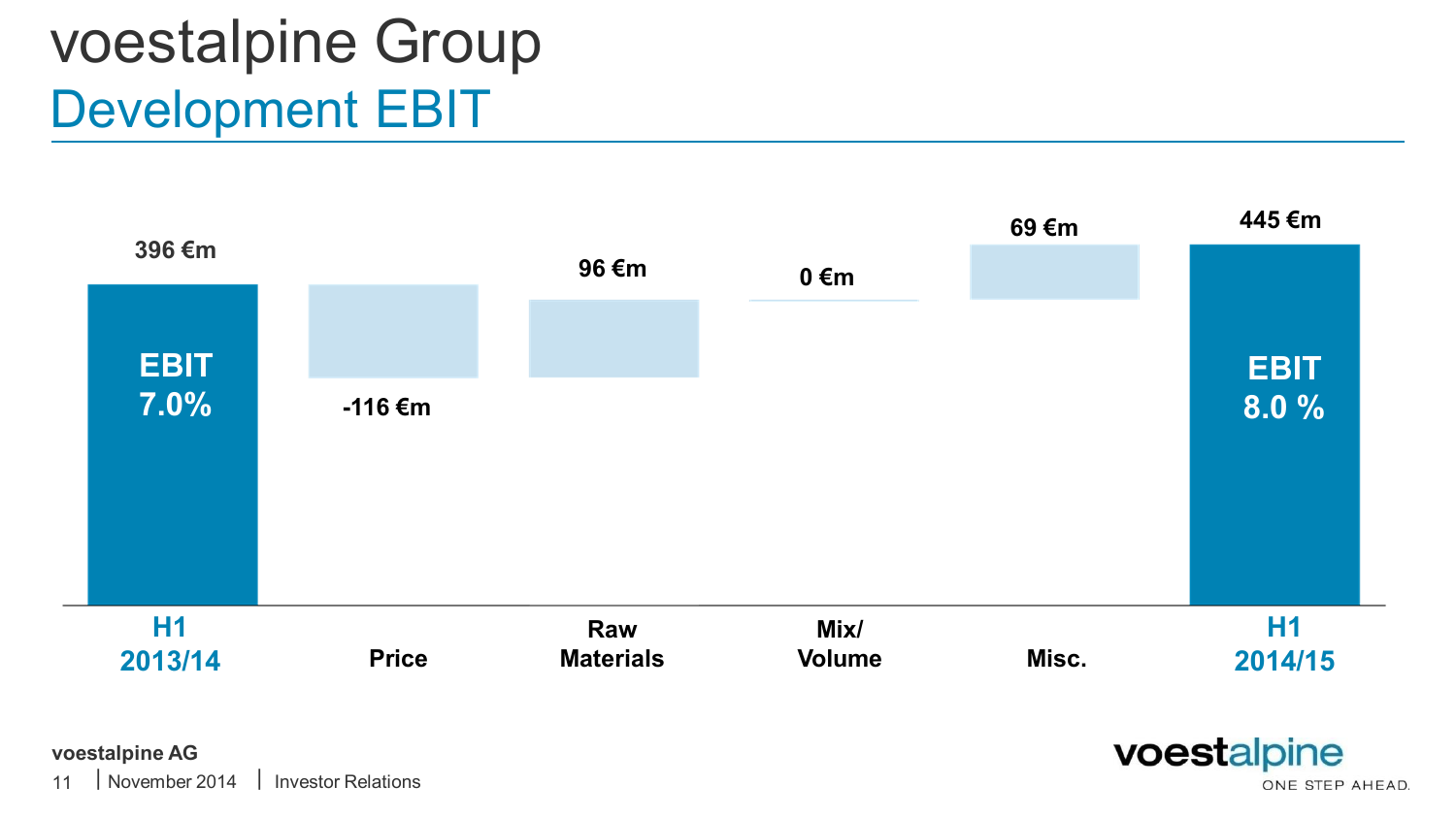# voestalpine Group Development EBIT

*excluding one-offs*



**voestalpine AG**

voestalpine ONE STEP AHEAD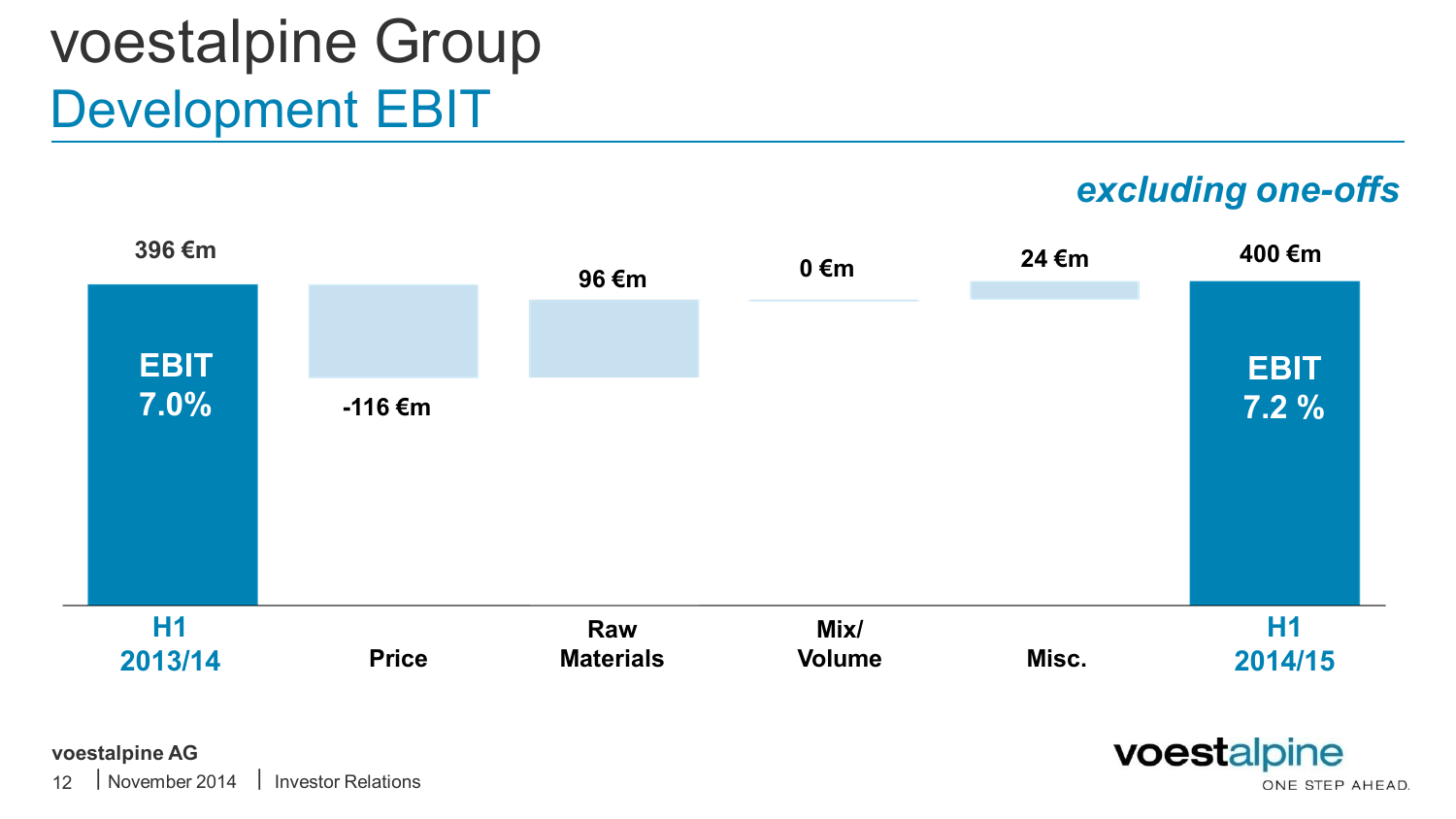### voestalpine Group Development cash flow

|                                     | H1 FY 2013/14*<br>$01.04. - 30.09.2013$ | H1 FY 2014/15<br>$01.04. - 30.09.2014$ |
|-------------------------------------|-----------------------------------------|----------------------------------------|
|                                     | €m                                      | €m                                     |
| Cash flow from results              | 571                                     | 596                                    |
| Changes in working capital          | $-100$                                  | $-63$                                  |
| Cash flow from operating activities | 471                                     | 533                                    |
| Cash from investing activities      | $-408$                                  | $-334$                                 |
| Free cash flow                      | 63                                      | 199                                    |

#### **voestalpine AG**

13 | November 2014 | Investor Relations \* Business year 2013/14 retroactively adjusted due to the application of IFRS 11 "Joint Arrangements" and due to the change of accounting method concerning results of entities consolidated according to the equity method (formerly reported as part of financial result, from April 1, 2014 onwards reported as part of EBIT).

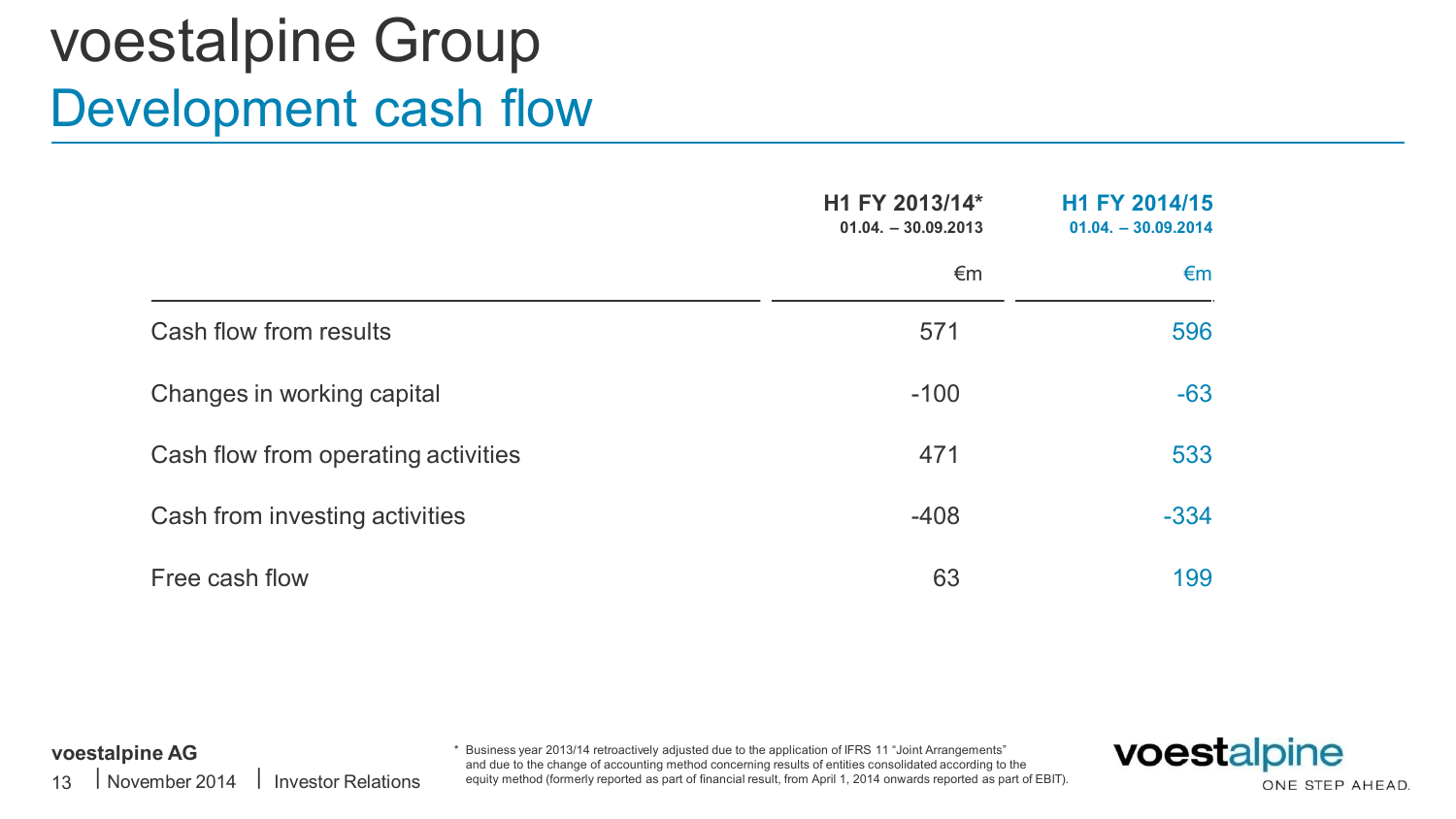## voestalpine Group Development gearing ratio



#### **voestalpine AG**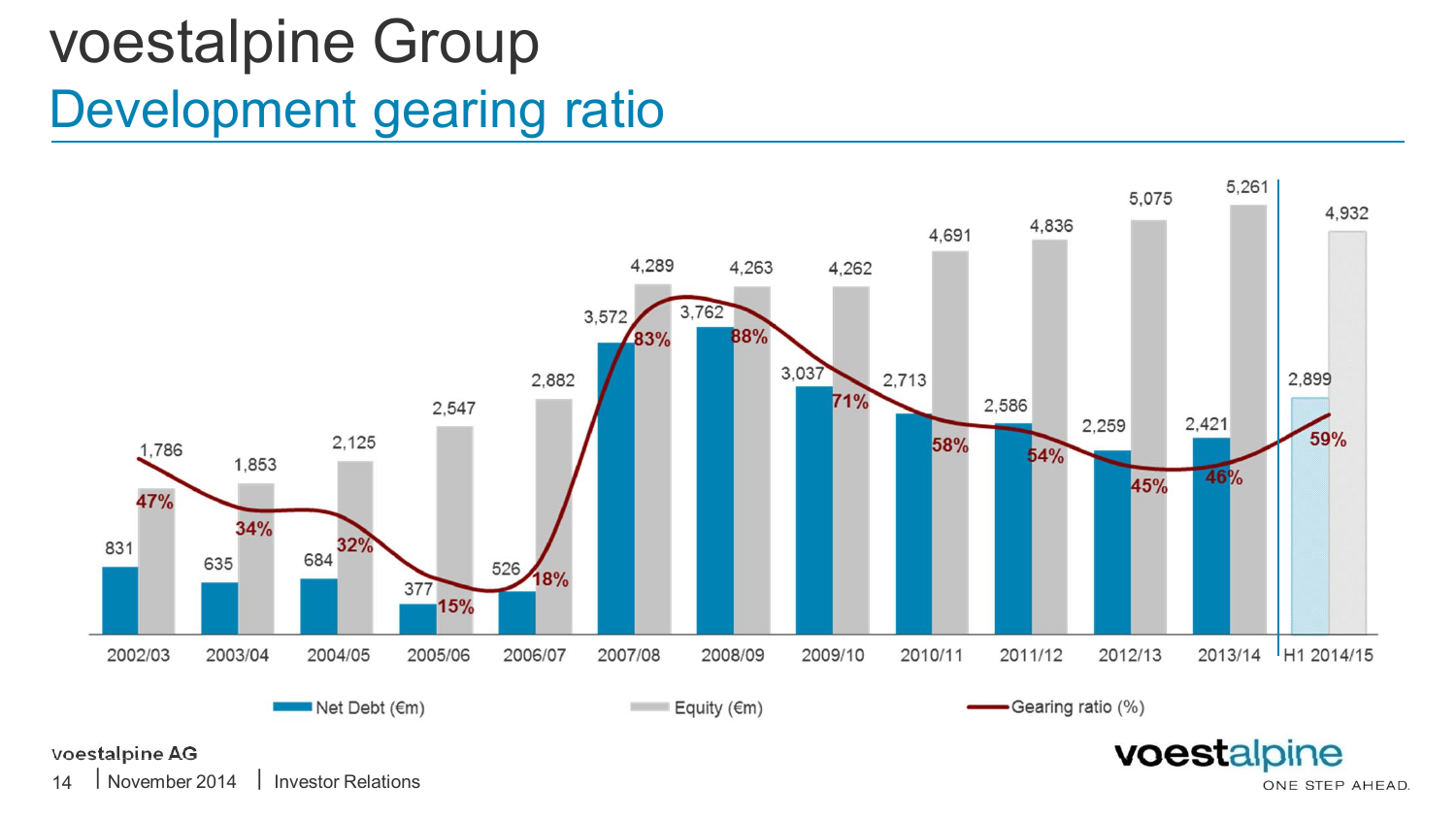# voestalpine Group Development liquidity



#### **voestalpine AG**

| | 15 November 2014 Investor Relations voestalpine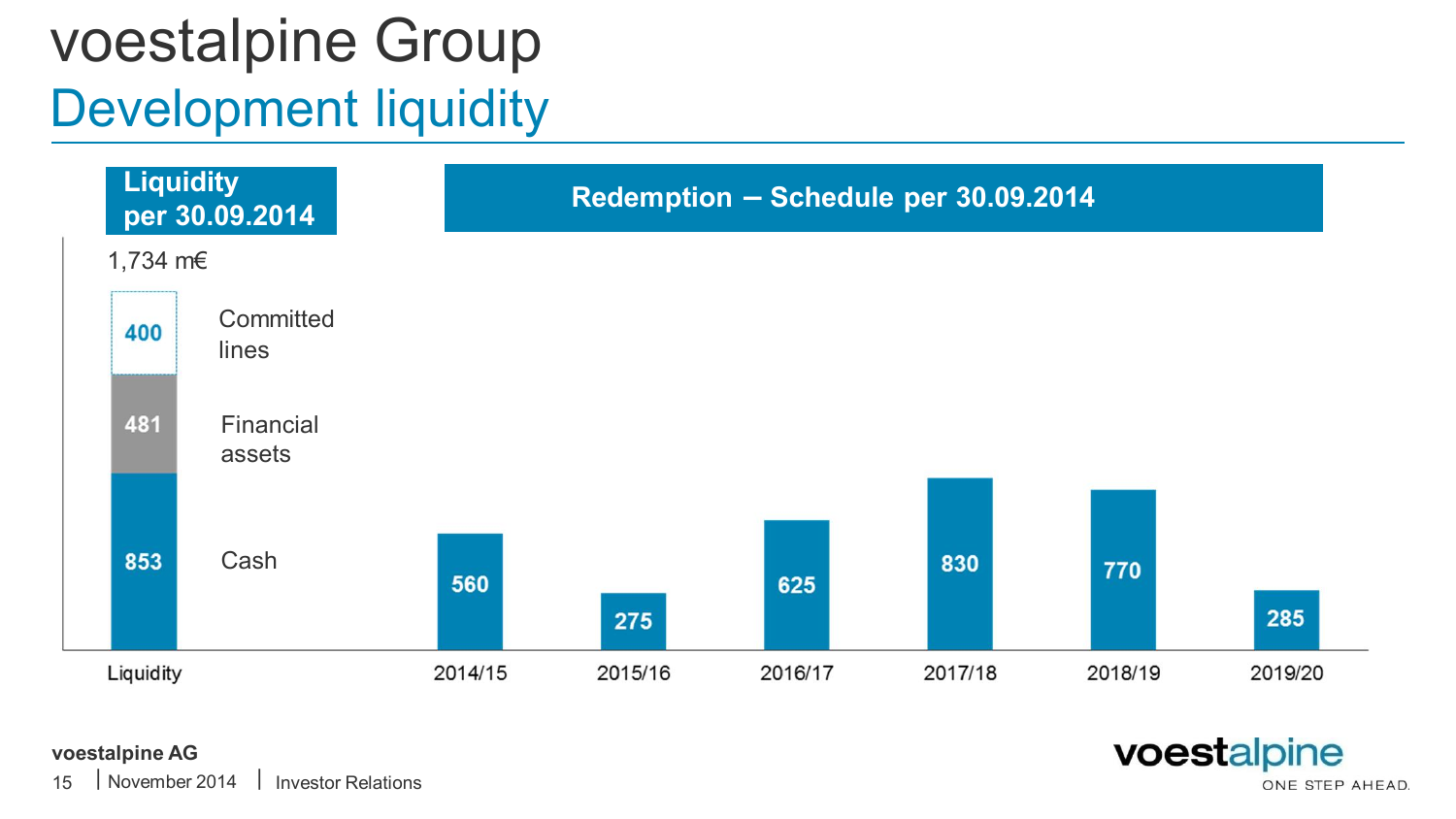### voestalpine Group **Outlook**

- Conflicts in Near/Mid East and Russia/Ukraine increasingly weighing on the economic development in Europe – recovery further postponed
	- Only moderate activities of voestalpine Group in conflict regions
		- (less than 2 % of total revenues)
- n North America and China / South East Asia with stable growth, India awakening (?), Brazil and Russia with ongoing weak economic performance
- Short term expectations for several major customer segments (building/construction, mechanical engineering) more cautious as at the beginning of FY 2014/15
- n Nevertheless solid development in all four divisions for the remaining six months with largely full utilization of all production facilities expected
- Outlook for full year's results despite increasingly demanding environment unchanged

EBITDA and EBIT slightly above FY 2013/14 (without one-off effects in Q2)